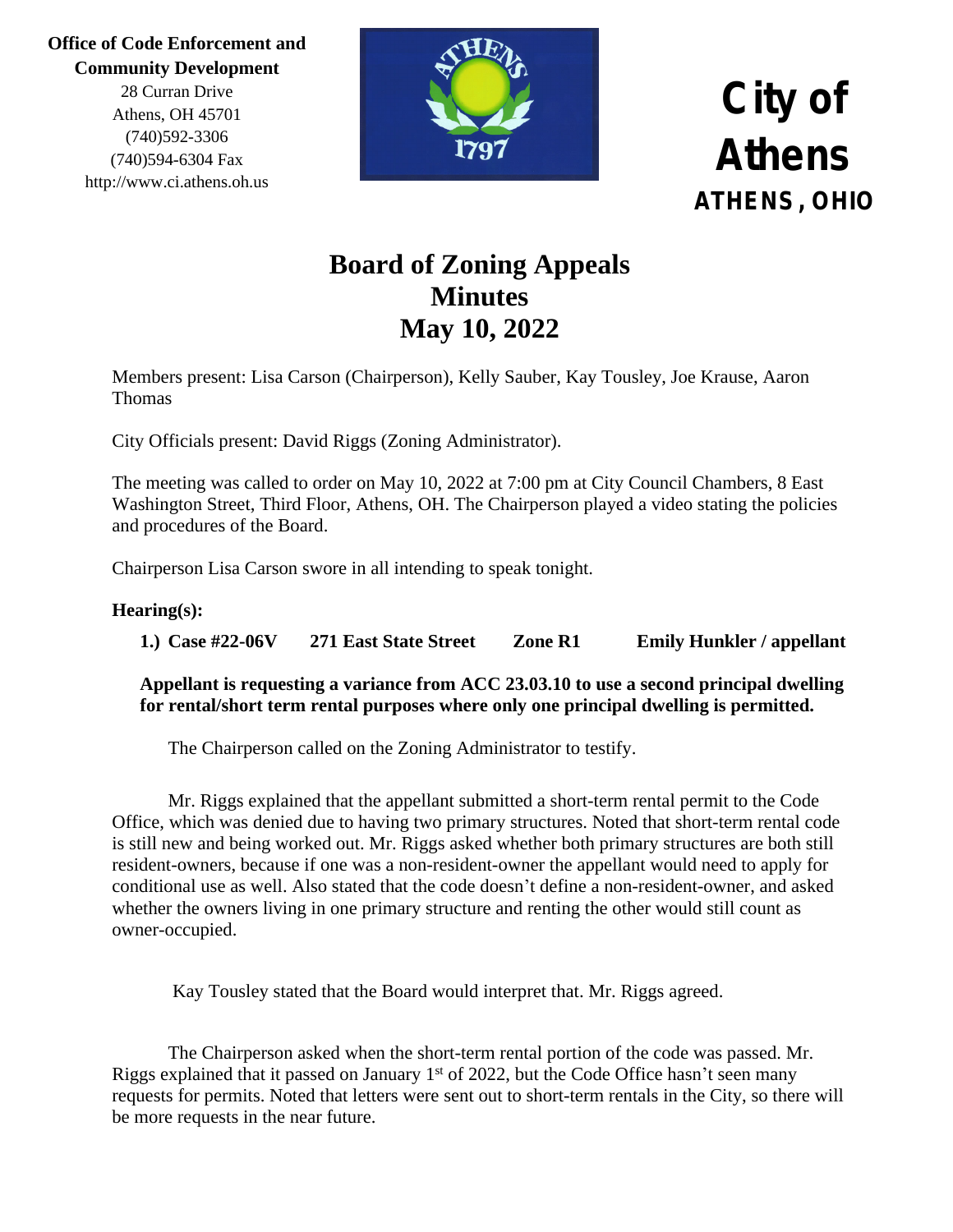28 Curran Drive Athens, OH 45701 (740)592-3306 (740)594-6304 Fax http://www.ci.athens.oh.us



### **City of Athens ATHENS, OHIO**

Kelly Sauber asked for a definition of a short-term rental. Mr. Riggs described it as a rental period of 30 days or less.

The Chairperson asked for clarification regarding the second principal dwelling. Mr. Riggs explained that it was a change of use. Joe Krause asked what the second building has been used for. Kelly Sauber explained that it had been used as a rental in the past, but it hasn't been used for rental purposes for an extended period of time. Mr. Riggs stated that it was grandfathered in, but that distinction is lost after one year without use.

Aaron Thomas asked about distinguishing between an Airbnb and a short-term rental. Mr. Riggs explained that the terms are synonymous.

The Chairperson asked what would happen if the appellant wanted a long-term rental instead. Mr. Riggs stated that the appellant would still need the variance, but not the conditional use.

Kelly Sauber asserted that short-term rentals are currently illegal in the City. Mr. Riggs explained that because of the ordinance passed at the beginning of the year, they are legal in all zones other than Open Space. Mr. Riggs read directly from the Code and explained that this case will need a conditional approval from the Board.

The Chairperson asked about a case involving an Airbnb on Shafer Street. Brief discussion over previous cases involving Airbnbs.

The Chairperson asked whether the case needed to be divided in two (conditional use and variance). Mr. Riggs explained that it depends whether the Board considers both structures owner-occupied, and stated that the exact definition isn't clear in the Code.

Aaron Thomas asked whether the address of the second structure was 271 ½ East State. Noted that one of the documents provided by the appellant listed an address of 271 ½ East State. Joe Krause stated that the appeal to the Board read 271 ½ East State Street.

The Chairperson called the appellant to speak.

Emily Hunkler, 271 East State Street – Handed the Board several documents that were not included in the paperwork already provided. Explained that the second structure in question had been used as living quarters prior to current Code and that previous owners had not acquired a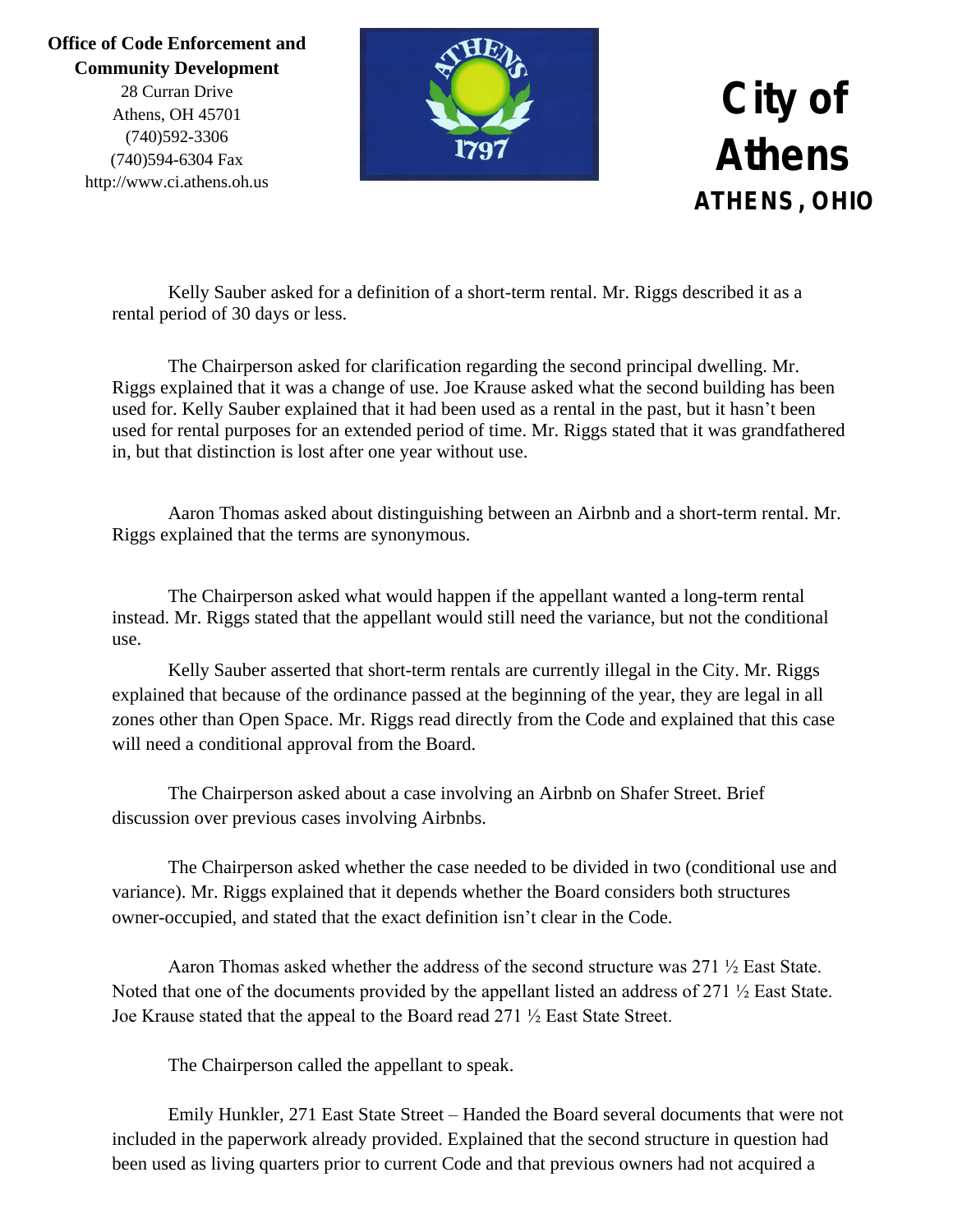28 Curran Drive Athens, OH 45701 (740)592-3306 (740)594-6304 Fax http://www.ci.athens.oh.us



## **City of Athens ATHENS, OHIO**

rental permit once the Code was changed. Appellant stated that when the house was purchased last year, there was a tenant in the second structure, despite the rental permit for the property only

applying to 271 East State (the first primary structure). Noted that the structure was constructed and used for living quarters before existing City Code was passed. Appellant provided examples of several neighboring properties that have two primary structures with at least one used for rental purposes. Noted that attempts to reach these property owners for comment before the meeting was unsuccessful. Mentioned a recent (2020) case involving 3 Sunnyside Drive wherein a single lot was granted a variance allowing two primary structures. Appellant explained that the variance request is simply trying to correct what previous owners failed to do. Appellant stated that no neighboring properties would be affected and mentioned letters of support. Explained that the request involved a structure with an intended use that predates the existing code.

The Chairperson asked if there were any questions for the appellant.

Kay Tousley asked whether the appellant would prefer a short-term rental permit over a long-term rental permit. Appellant explained that they are living in the main house on the lot, so they would prefer the second primary structure to not be occupied at all times.

The Chairperson noted that typically it would be asked whether anyone wished to come forward and speak in favor of the request, make a general comment, or speak against the request but there was no one in attendance other than the appellant. The Chairperson proceeded to read into the record several emails of support for the variance. These were sent by: Pandy and David Reiser of 273 East State Street, Ayse Sapmaz and Bilal Urkmez of 269 East State Street, and Sue Boyd of 63 Elmwood Place.

Aaron Thomas asked whether the motion should be for 271 or 271 ½ East State Street. Noted that there was a utility bill for 271 ½ East State. Mr. Riggs stated that the motion should be for 271 East State Street.

Chairperson Carson - closed discussion and called for a motion.

**On a motion by Aaron Thomas, seconded by Joe Krause, the Board moved to grant the variance on 271 East State Street to allow use of a second principal dwelling for rental/short term rental purposes where only one principal dwelling is permitted.**

Discussion over wording of variance requested. Decision made to keep it how it is written.

#### **FINDINGS:**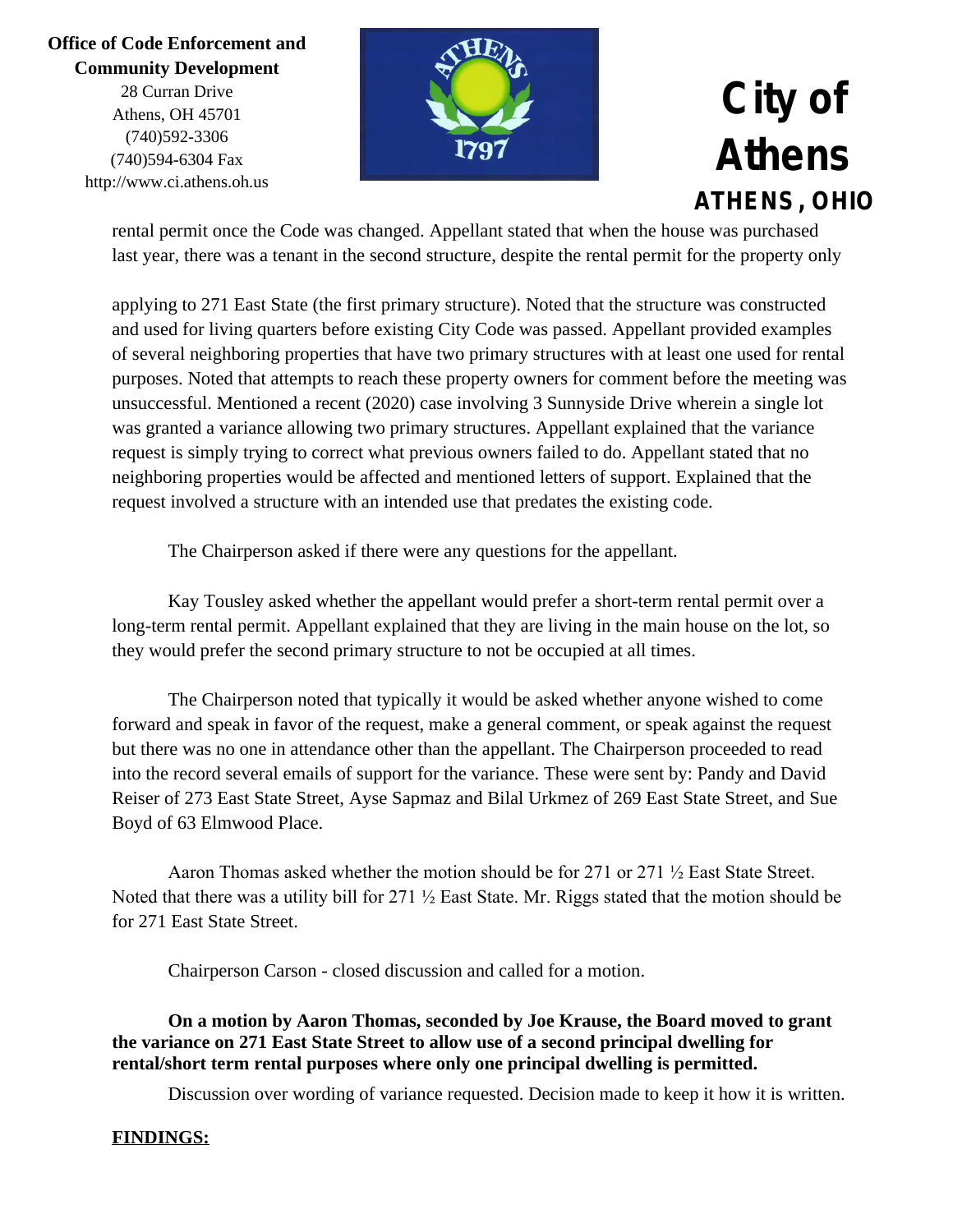**Office of Code Enforcement and Community Development** 28 Curran Drive Athens, OH 45701 (740)592-3306 (740)594-6304 Fax http://www.ci.athens.oh.us



### **City of Athens ATHENS, OHIO**

**1.) EXCEPTIONAL CIRCUMSTANCES: Building constructed before current Code was passed.**

**2.) HARDSHIP AND DIFFICULTY: Not the appellant's fault that previous owners did not obtain a rental permit.**

**3.) PRESERVATION OF EQUAL PROPERTY RIGHTS: Other properties have similar structures.**

#### **4.) MINIMUM VARIANCE: Yes.**

#### **5.) ABSENCE OF DETRIMENT: Yes.**

#### **6.) NOT OF A GENERAL NATURE: Not of a general nature.**

The Chairperson called for a vote: 5 votes for (Sauber, Carson, Tousley, Krause, Thomas) - 0 votes against. Motion approved.

Mr. Riggs explained that now that the variance has been granted, the Board must consider a conditional use for the short term rental due to specific language in the Code.

Kelly Sauber asked for an explanation of which zones permitted short term rentals and would not require a resident to seek a variance. Mr. Riggs stated that it depends on whether the structures are owner-occupied or not.

Lisa Carson stated that she believed both structures on 271 E State were owner-occupied. Mr. Riggs explained that if the Board were to decide that, the appellant would not need a conditional use along with the variance.

Joe Krause posed a hypothetical wherein the variance and conditional use were approved and the current owner decided to sell the property. Would the new owner need to come back to the board? Mr. Riggs explained that the variance runs with the property, and as long as the conditional use lasted for one year or longer, the conditional use would remain as well. Kelly Sauber asked how that would change if the structures were not owner occupied. Mr. Riggs explained that, assuming it is a short term rental, it would not be permitted if the owner was not living there.

The Chairperson asked for input from the Board over whether both structures are owneroccupied or not. Mr. Riggs stated that this vote will set a precedent and impact future operations. The Chairperson asked whether there were any consequences to approving this conditional use. Mr. Riggs explained that it is not clear in the Code whether two primary structures on the same property could be owner-occupied at the same time.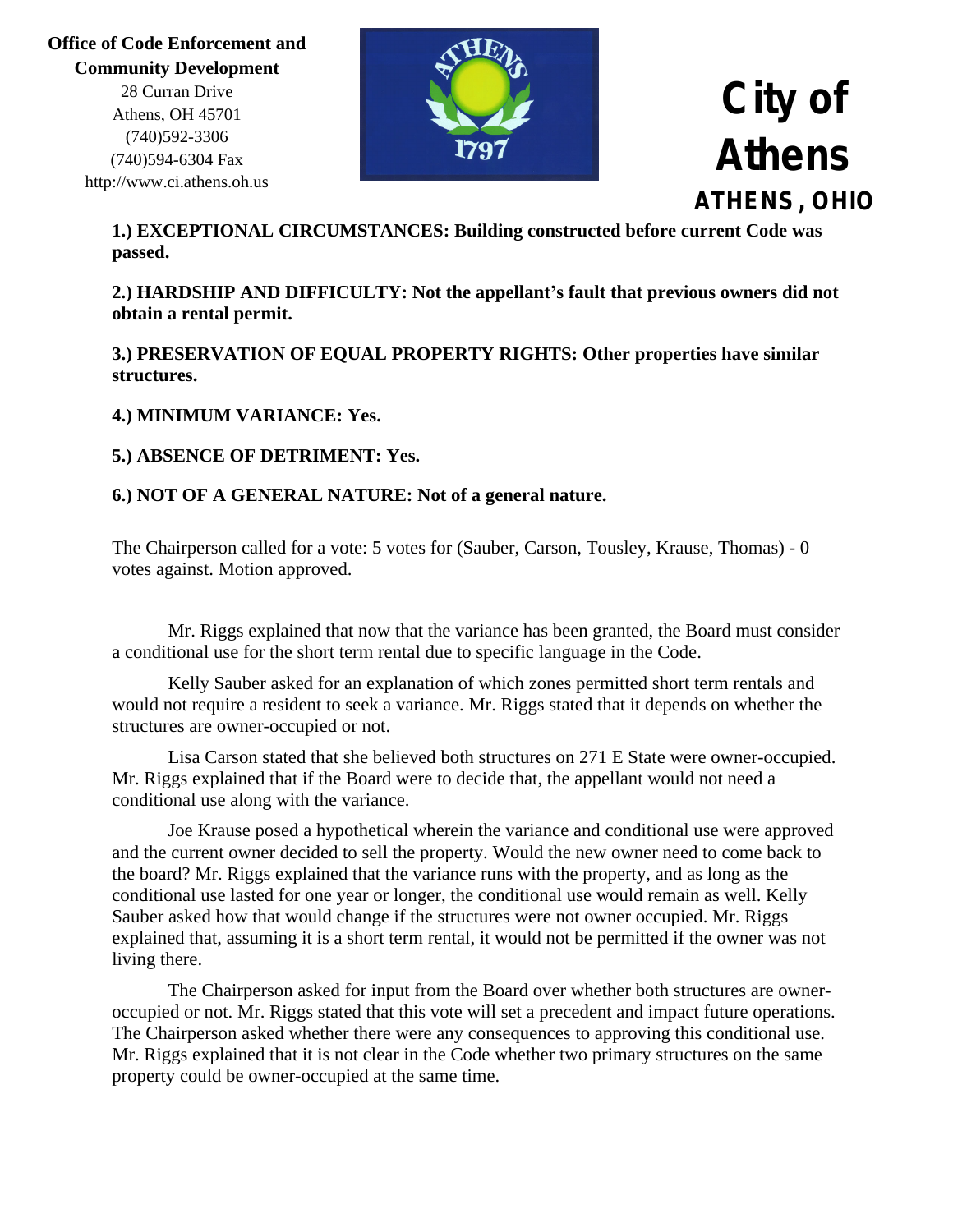28 Curran Drive Athens, OH 45701 (740)592-3306 (740)594-6304 Fax http://www.ci.athens.oh.us



# **City of Athens ATHENS, OHIO**

Aaron Thomas noted that there have been several cases regarding the use of garages as second primary structures before the Board, in the appellant's neighborhood specifically, and that these cases tended to hinge on whether the garage would be a rental or occupied by family.

The appellant (Emily Hunkler, 271 E State) clarified that the conditional use was only necessary if the structure was not owner-occupied, and that this is a special case due to where the property in question lies. Most properties in that neighborhood are prohibited from use of a nonowner-occupied short term rental.

The Chairperson asked whether the Board should decide on the owner-occupied status or the conditional use. Joe Krause stated his belief that the Board should decide on the conditional use because the case is the first of its kind following new legislation.

#### **On a motion by Kay Tousley, seconded by Kelly Sauber, the Board moved to approve a conditional use to 271 East State Street to allow a short term rental.**

The Chairperson called for a vote: 5 votes for (Sauber, Carson, Tousley, Krause, Thomas) - 0 votes against. Motion approved.

#### **OTHER BUSINESS:**

Approval of minutes from:

#### **April 12th** , **2022:** approved as amended (typographical errors)

Approved by Lisa Carson, Kelly Sauber, Kay Tousley, Joe Krause, & Aaron Thomas

Joe Krause asked Mr. Riggs whether Kelly Sauber voting on the last meeting's minutes would constitute a conflict of interest because Mr. Sauber served as the appellant for Case #05-V. Mr. Riggs stated that it was merely an approval of the minutes' accuracy, and therefore would not.

Chairperson Carson adjourned the meeting at 7:40pm